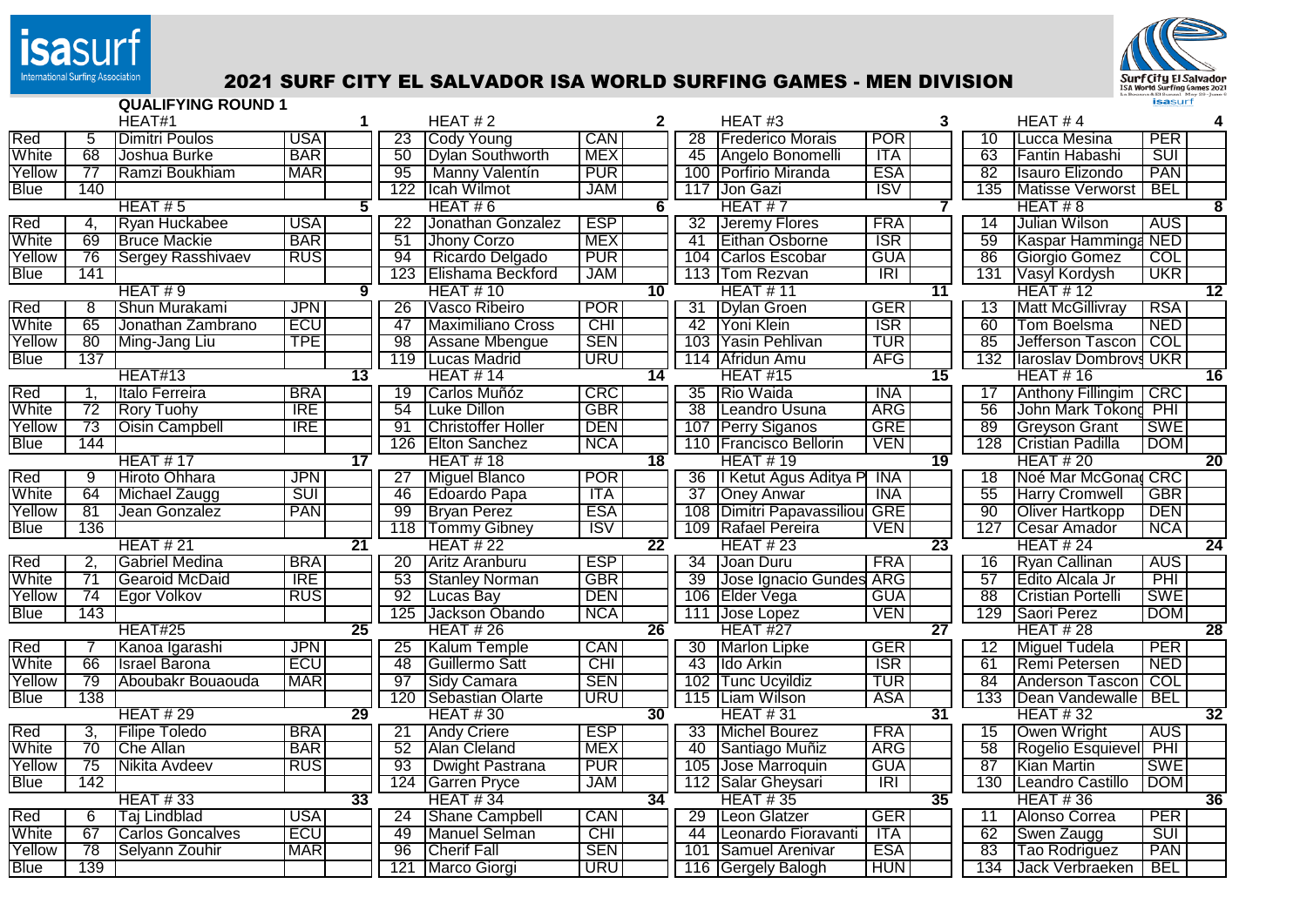



## International Surfing Association 2021 SURF CITY EL SALVADOR ISA WORLD SURFING GAMES - WOMEN DIVISION

|             |     | <b>MAIN ROUND 1</b>   |            |    |                 |                          |                         |    |                          |                           |                |     |                         |            |    |
|-------------|-----|-----------------------|------------|----|-----------------|--------------------------|-------------------------|----|--------------------------|---------------------------|----------------|-----|-------------------------|------------|----|
|             |     | HEAT#1                |            |    |                 | HEAT $#2$                |                         | 2  | HEAT#3                   |                           | 3              |     | HEAT#4                  |            | 4  |
| Red         |     | 3. Júlia Santos       | <b>BRA</b> |    |                 | 30 Rachel Presti         | <b>GER</b>              |    | 19 Leilani McGonagle     | CRC                       |                |     | 14 Sally Fitzgibbons    | <b>AUS</b> |    |
| White       |     | 62 Julia Van Rooij    | <b>NED</b> |    |                 | 35 Cannelle Bulard       | FRA                     |    | 46 Emily Gussoni         | <b>ITA</b>                |                |     | 51 Asaya Brusa          | <b>MEX</b> |    |
| Yellow      |     | 67 Génesis Borja      | ECU        |    |                 | 94 Imane Signate         | <b>SEN</b>              |    | 83 Margarita Conde       | COL                       |                |     | 78 Yun-Jung Chung       | <b>TPE</b> |    |
| <b>Blue</b> | 126 |                       |            |    |                 | 99 Ozlem Ada             | <b>TUR</b>              |    | 110 Sofia Alfonso        | <b>URU</b>                |                |     | 115 Maxima Resano       | <b>NCA</b> |    |
|             |     | HEAT#5                |            | 5  |                 | HEAT#6                   |                         | 6  | HEAT#7                   |                           | $\overline{7}$ |     | HEAT#8                  |            | 8  |
| Red         |     | 6 Alyssa Spencer      | <b>USA</b> |    |                 | 27 Teresa Bonvalot       | POR                     |    | 22 Ariane Ochoa          | <b>ESP</b>                |                |     | 11 Daniella Rosas       | PER        |    |
| White       |     | 59 Vea Estrellado     | PHI        |    |                 | 38 Kailani Johnson       | <b>INA</b>              |    | 43 Noa Lelior            | ISR                       |                |     | 54 Lucy Campbell        | <b>GBR</b> |    |
| Yellow      |     | 70 Chelsea Roett      | <b>BAR</b> |    | 91              | Havanna Cabrero          | <b>PUR</b>              |    | 86 Sanna Hörvallius      | <b>SWE</b>                |                |     | 75 Anna Chudnenko       | <b>RUS</b> |    |
| <b>Blue</b> | 123 |                       |            |    |                 | 102 Karin Lone           | <b>GUA</b>              |    | 107 Lucille Jarrard      | <b>ASA</b>                |                |     | 118 Anastasiia Temirbek | <b>UKR</b> |    |
|             |     | HEAT#9                |            | 9  |                 | <b>HEAT #10</b>          |                         | 10 | <b>HEAT #11</b>          |                           | 11             |     | <b>HEAT #12</b>         |            | 12 |
| Red         |     | 10 Sofia Mulanovich   | PER        |    |                 | 23 Leticia Canales       | <b>ESP</b>              |    | 26 Paige Alms            | CAN                       |                |     | 7 Amuro Tsuzuki         | <b>JPN</b> |    |
| White       |     | 55 Emily Currie       | <b>GBR</b> |    |                 | 42 Anat Lelior           | $\overline{\text{ISR}}$ |    | 39 Ornela Pellizzari     | <b>ARG</b>                |                |     | 58 Nilbie Blancada      | PHI        |    |
| Yellow      |     | 74 Elena Bolysova     | <b>RUS</b> |    |                 | 87 Deva Pérez Orviz      | <b>SWE</b>              |    | 90 Anne Sofie Andersen   | <b>DEN</b>                |                |     | 71 Gabrielle Gittens    | <b>BAR</b> |    |
| <b>Blue</b> |     | 119 Rheanna Rosenbaum | <b>BEL</b> |    |                 | 106 Urzala Weis          | <b>AFG</b>              |    | 103 Rosanny Alvarez      | <b>VEN</b>                |                | 122 |                         |            |    |
|             |     | HEAT#13               |            | 13 |                 | HEAT # 14                |                         | 14 | HEAT#15                  |                           | 15             |     | <b>HEAT #16</b>         |            | 16 |
| Red         |     | 15 Nikki van Dijk     | <b>AUS</b> |    |                 | 18 Brisa Hennessy        | CRC                     |    | 31 Noah Klapp            | <b>GER</b>                |                | 2.  | Tatiana Weston-Webb BRA |            |    |
| White       |     | 50 Estela López       | <b>CHI</b> |    | 47              | Giada Legati             | <b>ITA</b>              |    | 34 Pauline Ado           | FRA                       |                |     | 63 Fabienne Sutter      | SUI        |    |
| Yellow      |     | 79 Enilda Alonso      | <b>PAN</b> |    |                 | 82 Isabella Gomez        | COL                     |    | 95 Evelin Centeno        | <b>ESA</b>                |                |     | 66 Dominic Barona       | ECU        |    |
| <b>Blue</b> |     | 114 Candelaria Resano | <b>NCA</b> |    |                 | 111 Imani Wilmot         | <b>JAM</b>              |    | 98 Aleyna Hadimoglu      | <b>TUR</b>                |                | 127 |                         |            |    |
|             |     | <b>HEAT #17</b>       |            | 17 |                 | <b>HEAT #18</b>          |                         | 18 | <b>HEAT #19</b>          |                           | 19             |     | <b>HEAT #20</b>         |            | 20 |
| Red         |     | 16 Paige Hareb        | <b>NZL</b> |    |                 | 17 Saffi Vette           | <b>NZL</b>              |    | 32 Camilla Kemp          | <b>GER</b>                |                |     | 1. Silvana Lima         | <b>BRA</b> |    |
| White       |     | 49 Jessica Anderson   | CHI        |    |                 | 48 Lorena Fica           | $\overline{CH}$         |    | 33 Vahiné Fierro         | <b>FRA</b>                |                |     | 64 Alicia Martinet      | SUI        |    |
| Yellow      |     | 80 Andrea Vlieg       | PAN        |    |                 | 81 Isabella Goodwin      | <b>PAN</b>              |    | 96 Vanessa Cortez        | ESA                       |                |     | 65 Fanny Bühlmann       | SUI        |    |
| <b>Blue</b> |     | 113 Valentina Resano  | <b>NCA</b> |    |                 | 112 Elim Beckford        | <b>JAM</b>              |    | 97 Brenda Alvarez        | <b>ESA</b>                |                | 128 |                         |            |    |
|             |     | <b>HEAT #21</b>       |            | 21 |                 | <b>HEAT #22</b>          |                         | 22 | <b>HEAT #23</b>          |                           | 23             |     | <b>HEAT #24</b>         |            | 24 |
| Red         |     | 9 Mahina Maeda        | <b>JPN</b> |    |                 | 24 Mathea Olin           | CAN                     |    | 25 Bethany Zelasko       | CAN                       |                |     | 8 Shino Matsuda         | <b>JPN</b> |    |
| White       |     | 56 Ellie Turner       | <b>GBR</b> |    |                 | 41 Lucia Indurain        | <b>ARG</b>              |    | 40 Josefina Ane          | <b>ARG</b>                |                |     | 57 Daisy Valdez         | PHI        |    |
| Yellow      |     | 73 Ayesha Garvey      | <b>IRE</b> |    |                 | 88 Mille Kristensen      | <b>DEN</b>              |    | 89 Katinka Thane Soerens | $\overline{\text{e}}$ DEN |                |     | 72 Grace Doyle          | <b>IRE</b> |    |
| <b>Blue</b> |     | 120 Camille Kindt     | <b>BEL</b> |    |                 | 105 Barbara Hernandez    | <b>VEN</b>              |    | 104 Rosaura Alvarez      | <b>VEN</b>                |                |     | 121 Régine Ruppol       | <b>BEL</b> |    |
|             |     | HEAT#25               |            | 25 |                 | <b>HEAT #26</b>          |                         | 26 | HEAT #27                 |                           | 27             |     | <b>HEAT #28</b>         |            | 28 |
| Red         |     | 5 Caroline Marks      | <b>USA</b> |    |                 | 28 Yolanda Sequeira      | <b>POR</b>              |    | 21 Nadia Erostarbe       | <b>ESP</b>                |                |     | 12 Melanie Giunta       | PER        |    |
| White       |     | 60 Mirna Boelsma      | <b>NED</b> |    |                 | 37 Dhea Natasya          | <b>INA</b>              |    | 44 Advah Bar Sade        | $\overline{\text{ISR}}$   |                |     | 53 Summer Sívori        | <b>MEX</b> |    |
| Yellow      |     | 69 Chelsea Tuach      | <b>BAR</b> |    | 92              | Faviola Alcalá           | <b>PUR</b>              |    | 85 Emmy Wilén            | <b>SWE</b>                |                |     | 76 Tatiana Dudova       | <b>RUS</b> |    |
| <b>Blue</b> | 124 |                       |            |    |                 | 101 Barbara Sandoval     | GUA                     |    | 108 Marcela Machado      | <b>URU</b>                |                |     | 117 Feliz Astacio       | <b>DOM</b> |    |
|             |     | <b>HEAT #29</b>       |            | 29 |                 | <b>HEAT #30</b>          |                         | 30 | <b>HEAT #31</b>          |                           | 31             |     | <b>HEAT #32</b>         |            | 32 |
| Red         |     | Carissa Moore         | <b>USA</b> |    |                 | 29 Carolina Mendes       | POR                     |    | 20 Eva Luna Woodland     | CRC                       |                |     | 13 Stephanie Gilmore    | <b>AUS</b> |    |
| White       |     | 61 Dominga Valdes     | <b>NED</b> |    | 36 <sup>l</sup> | Taina Angel Izquierd INA |                         |    | 45 Claire Bevilacqua     | <b>ITA</b>                |                |     | 52 Shelby Detmers       | <b>MEX</b> |    |
| Yellow      |     | 68 Susana Berrezueta  | ECU        |    | 93              | Mia Calderón             | <b>PUR</b>              |    | 84 Angelina Decesare     | COL                       |                |     | 77 Lilias Tebbai        | <b>MAR</b> |    |
| <b>Blue</b> | 125 |                       |            |    |                 | 100 Tiziana Billy Prem   | <b>GUA</b>              |    | 109 Delfina Morosini     | <b>URU</b>                |                |     | 116 Joan Marie Bobea    | <b>DOM</b> |    |
|             |     |                       |            |    |                 |                          |                         |    |                          |                           |                |     |                         |            |    |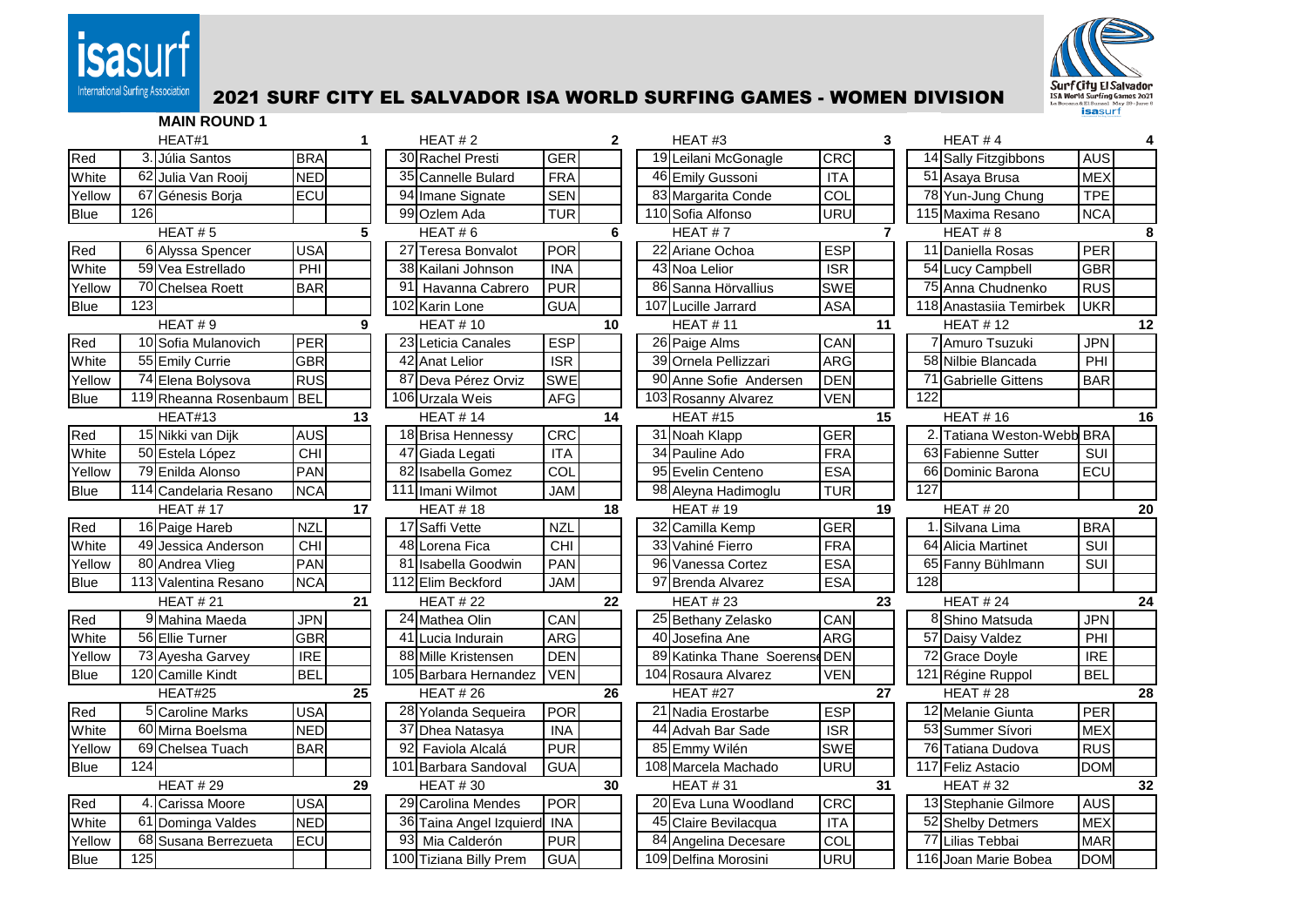| <b>COUNTRY</b> |               |             | .<br>M<br>- m. |                  | <b>WOMEN</b> |
|----------------|---------------|-------------|----------------|------------------|--------------|
| $\cdots$       | $\sim$ $\sim$ | I De 22 J I | <b>NIAME</b>   | <b>NOD HOLLA</b> | NIAME        |

| Seed            | <b>NOC</b>                | From            | <b>Seed</b>     | <b>NAME</b>                  | <b>NGB</b> | Seed            | <b>NAME</b>           | <b>NGB</b>              |
|-----------------|---------------------------|-----------------|-----------------|------------------------------|------------|-----------------|-----------------------|-------------------------|
| 1               | <b>BRAZIL</b>             | <b>WSG 2019</b> | 1               | Italo Ferreira               | <b>BRA</b> |                 | Silvana Lima          | <b>BRA</b>              |
| 2               | <b>USA</b>                | WSG 2019        | $\overline{2}$  | Gabriel Medina               | <b>BRA</b> | 2               | Tatiana Weston-Webb   | <b>BRA</b>              |
| 3               | <b>JAPAN</b>              | WSG 2019        | 3               | <b>Filipe Toledo</b>         | <b>BRA</b> | 3               | Júlia Santos          | <b>BRA</b>              |
| 4               | PERU                      | WSG 2019        | 4               | Ryan Huckabee                | <b>USA</b> | 4               | Carissa Moore         | <b>USA</b>              |
| 5               | <b>SOUTH AFRICA</b>       | WSG 2019        | 5               | Dimitri Poulos               | <b>USA</b> | 5               | <b>Caroline Marks</b> | <b>USA</b>              |
| 6               | <b>AUSTRALIA</b>          | WSG 2019        | 6               | Taj Lindblad                 | <b>USA</b> | 6               | Alyssa Spencer        | <b>USA</b>              |
| $\overline{7}$  | <b>NEW ZEALAND</b>        | <b>WSG 2019</b> | 7               | Kanoa Igarashi               | <b>JPN</b> | $\overline{7}$  | Amuro Tsuzuki         | <b>JPN</b>              |
| 8               | <b>COSTA RICA</b>         | WSG 2019        | 8               | Shun Murakami                | <b>JPN</b> | 8               | Shino Matsuda         | <b>JPN</b>              |
| $\overline{9}$  | SPAIN                     | WSG 2019        | 9               | Hiroto Ohhara                | <b>JPN</b> | 9               | Mahina Maeda          | <b>JPN</b>              |
| 10              | CANADA                    | WSG 2019        | 10              | Lucca Mesina                 | PER        | 10              | Sofia Mulanovich      | <b>PER</b>              |
| 11              | PORTUGAL                  | WSG 2019        | 11              | Alonso Correa                | PER        | 11              | Daniella Rosas        | <b>PER</b>              |
| 12              | <b>GERMANY</b>            | WSG 2019        | 12              | Miguel Tudela                | PER        | $\overline{12}$ | Melanie Giunta        | <b>PER</b>              |
| 13              | <b>FRANCE</b>             | WSG 2019        | 13              | <b>Matt McGillivray</b>      | <b>RSA</b> | 13              | Stephanie Gilmore     | <b>AUS</b>              |
| 14              | <b>INDONESIA</b>          | WSG 2019        | 14              | Julian Wilson                | <b>AUS</b> | 14              | Sally Fitzgibbons     | <b>AUS</b>              |
| $\overline{15}$ | ARGENTINA                 | WSG 2019        | 15              | Owen Wright                  | <b>AUS</b> | 15              | Nikki van Dijk        | AUS <sup>-</sup>        |
| 16              | <b>ISRAEL</b>             | WSG 2019        | 16              | Ryan Callinan                | <b>AUS</b> | 16              | Paige Hareb           | <b>NZL</b>              |
| 17              | <b>ITALY</b>              | WSG 2019        | 17              | <b>Anthony Fillingim</b>     | CRC        | 17              | Saffi Vette           | <b>NZL</b>              |
| 18              | <b>CHILE</b>              | WSG 2019        | 18              | Noé Mar McGonagle            | <b>CRC</b> | 18              | <b>Brisa Hennessy</b> | <b>CRC</b>              |
| 19              | <b>MEXICO</b>             | WSG 2019        | 19              | Carlos Muñóz                 | CRC        | 19              | Leilani McGonagle     | CRC                     |
| $\overline{20}$ | <b>GREAT BRITAIN</b>      | <b>WSG 2019</b> | 20              | Aritz Aranburu               | <b>ESP</b> | 20              | Eva Luna Woodland     | CRC                     |
| 21              | <b>PHILLIPINES</b>        | WSG 2019        | 21              | <b>Andy Criere</b>           | <b>ESP</b> | 21              | Nadia Erostarbe       | <b>ESP</b>              |
| 22              | NETHERLANDS               | <b>WSG 2019</b> | $\overline{22}$ | Jonathan Gonzalez            | <b>ESP</b> | $\overline{22}$ | Ariane Ochoa          | <b>ESP</b>              |
| 23              | SWITZERLAND               | WSG 2019        | 23              | <b>Cody Young</b>            | CAN        | $\overline{23}$ | Leticia Canales       | <b>ESP</b>              |
| 24              | <b>ECUADOR</b>            | WSG 2019        | 24              | Shane Campbell               | CAN        | 24              | Mathea Olin           | CAN                     |
| $\overline{25}$ | <b>BARBADOS</b>           | WSG 2019        | 25              | <b>Kalum Temple</b>          | CAN        | $\overline{25}$ | Bethany Zelasko       | CAN                     |
| 26              | <b>IRELAND</b>            | WSG 2019        | 26              | Vasco Ribeiro                | <b>POR</b> | 26              | Paige Alms            | CAN                     |
|                 | <b>RUSSIA</b>             |                 | 27              | <b>Miguel Blanco</b>         | <b>POR</b> | 27              | Teresa Bonvalot       | <b>POR</b>              |
| 27              |                           | WSG 2019        |                 |                              | <b>POR</b> |                 |                       | <b>POR</b>              |
| 28              | <b>MOROCCO</b>            | WSG 2019        | 28              | <b>Frederico Morais</b>      |            | 28              | Yolanda Sequeira      |                         |
| 29              | CHN. TAIPEI               | WSG 2019        | 29              | Leon Glatzer                 | <b>GER</b> | 29              | Carolina Mendes       | <b>POR</b>              |
| 30              | PANAMA                    | WSG 2019        | 30              | Marlon Lipke                 | <b>GER</b> | $\overline{30}$ | Rachel Presti         | <b>GER</b>              |
| 31              | COLOMBIA                  | <b>WSG 2019</b> | 31              | Dylan Groen                  | <b>GER</b> | 31              | Noah Klapp            | <b>GER</b>              |
| 32              | SWEDEN                    | WSG 2019        | 32              | Jeremy Flores                | <b>FRA</b> | 32              | Camilla Kemp          | <b>GER</b>              |
| 33              | DENMARK                   | WSG 2019        | 33              | Michel Bourez                | <b>FRA</b> | $\overline{33}$ | Vahiné Fierro         | <b>FRA</b>              |
| 34              | PUERTO RICO               | WSG 2019        | 34              | Joan Duru                    | <b>FRA</b> | 34              | Pauline Ado           | <b>FRA</b>              |
| 35              | SENEGAL                   | <b>WSG 2019</b> | 35              | <b>Rio Waida</b>             | <b>INA</b> | $\overline{35}$ | Cannelle Bulard       | <b>FRA</b>              |
| 36              | EL SALVADOR               | WSG 2019        |                 | 36   Ketut Agus Aditya Putra | <b>INA</b> | 36              | Taina Angel Izquierdo | <b>INA</b>              |
| 37              | <b>TURKEY</b>             | WSG 2019        | 37              | <b>Oney Anwar</b>            | <b>INA</b> | 37              | Dhea Natasya          | <b>INA</b>              |
| 38              | <b>GUATEMALA</b>          | WSG 2019        |                 | 38 Leandro Usuna             | <b>ARG</b> | $\overline{38}$ | Kailani Johnson       | <b>INA</b>              |
| 39              | <b>GREECE</b>             | WSG 2019        | 39              | Jose Ignacio Gundesen        | <b>ARG</b> | 39              | Ornela Pellizzari     | <b>ARG</b>              |
| 40              | VENEZUELA                 | WSG 2019        | 40              | Santiago Muñiz               | <b>ARG</b> | 40              | Josefina Ane          | <b>ARG</b>              |
| 41              | <b>IRAN</b>               | WSG 2019        |                 | 41 Eithan Osborne            | ISR        |                 | 41 Lucia Indurain     | ARG                     |
| 42              | AFGHANISTAN               | WSG 2019        |                 | 42 Yoni Klein                | <b>ISR</b> |                 | 42 Anat Lelior        | <b>ISR</b>              |
| 43              | AMERICAN SAMOA            | WSG 2019        |                 | 43 Ildo Arkin                | ISR        |                 | 43   Noa Lelior       | <b>ISR</b>              |
| 44              | <b>HUNGARY</b>            | WSG 2019        |                 | 44 Leonardo Fioravanti       | ITA        |                 | 44   Advah Bar Sade   | $\overline{\text{ISR}}$ |
| 45              | <b>U.S VIRGIN ISLANDS</b> | WSG 2019        |                 | 45 Angelo Bonomelli          | ITA        | 45              | Claire Bevilacqua     | <b>ITA</b>              |
| 46              | <b>URUGUAY</b>            | Payment         |                 | 46 Edoardo Papa              | <b>ITA</b> |                 | 46 Emily Gussoni      | <b>ITA</b>              |
| 47              | <b>JAMAICA</b>            | Payment         | 47              | Maximiliano Cross            | CHI        | 47              | Giada Legati          | <b>ITA</b>              |
| 48              | NICARAGUA                 | Payment         |                 | 48 Guillermo Satt            | <b>CHI</b> |                 | 48   Lorena Fica      | CHI                     |
| 49              | DOMENICAN REP.            | Payment         |                 | 49 Manuel Selman             | CHI        |                 | 49 Jessica Anderson   | CHI                     |
| 50              | <b>UKRAIN</b>             | Payment         |                 | 50   Dylan Southworth        | <b>MEX</b> |                 | 50 Estela López       | CHI                     |
| 51              | <b>BELGIUM</b>            | Payment         |                 | 51 Jhony Corzo               | <b>MEX</b> | 51              | Asaya Brusa           | <b>MEX</b>              |
|                 |                           |                 |                 | 52 Alan Cleland              | <b>MEX</b> | 52              | <b>Shelby Detmers</b> | <b>MEX</b>              |
|                 |                           |                 |                 | 53 Stanley Norman            | <b>GBR</b> | 53              | Summer Sívori         | MEX                     |
|                 |                           |                 |                 | 54 Luke Dillon               | <b>GBR</b> |                 | 54 Lucy Campbell      | <b>GBR</b>              |
|                 |                           |                 |                 | 55 Harry Cromwell            | <b>GBR</b> |                 | 55 Emily Currie       | <b>GBR</b>              |
|                 |                           |                 |                 | 56 John Mark Tokong          | PHI        |                 | 56 Ellie Turner       | <b>GBR</b>              |
|                 |                           |                 |                 | 57 Edito Alcala Jr           | PHI        | 57              | Daisy Valdez          | PHI                     |
|                 |                           |                 |                 | 58 Rogelio Esquievel Jr      | PHI        | 58              | Nilbie Blancada       | PHI                     |
|                 |                           |                 |                 | 59 Kaspar Hamminga           | <b>NED</b> |                 | 59 Vea Estrellado     | PHI                     |
|                 |                           |                 |                 | 60 Tom Boelsma               | <b>NED</b> |                 | 60 Mirna Boelsma      | <b>NED</b>              |
|                 |                           |                 |                 | 61 Remi Petersen             | <b>NED</b> | 61              | Dominga Valdes        | <b>NED</b>              |
|                 |                           |                 |                 | 62 Swen Zaugg                | <b>SUI</b> |                 | 62 Julia Van Rooij    | <b>NED</b>              |
|                 |                           |                 |                 | 63 Fantin Habashi            | <b>SUI</b> |                 | 63   Fabienne Sutter  | SUI                     |
|                 |                           |                 |                 | 64 Michael Zaugg             | $S$ UI     |                 | 64 Alicia Martinet    | <b>SUI</b>              |
|                 |                           |                 |                 | 65 Jonathan Zambrano         | ECU        |                 | 65 Fanny Bühlmann     | $\overline{\text{SUI}}$ |
|                 |                           |                 |                 | 66 Israel Barona             | ECU        |                 | 66 Dominic Barona     | ECU                     |
|                 |                           |                 |                 | 67 Carlos Goncalves          | ECU        | 67              | Génesis Borja         | ECU                     |
|                 |                           |                 |                 | 68 Joshua Burke              | <b>BAR</b> | 68              | Susana Berrezueta     | ECU                     |
|                 |                           |                 |                 | 69 Bruce Mackie              | <b>BAR</b> |                 | 69 Chelsea Tuach      | <b>BAR</b>              |
|                 |                           |                 |                 | 70 Che Allan                 | <b>BAR</b> |                 | 70 Chelsea Roett      | <b>BAR</b>              |